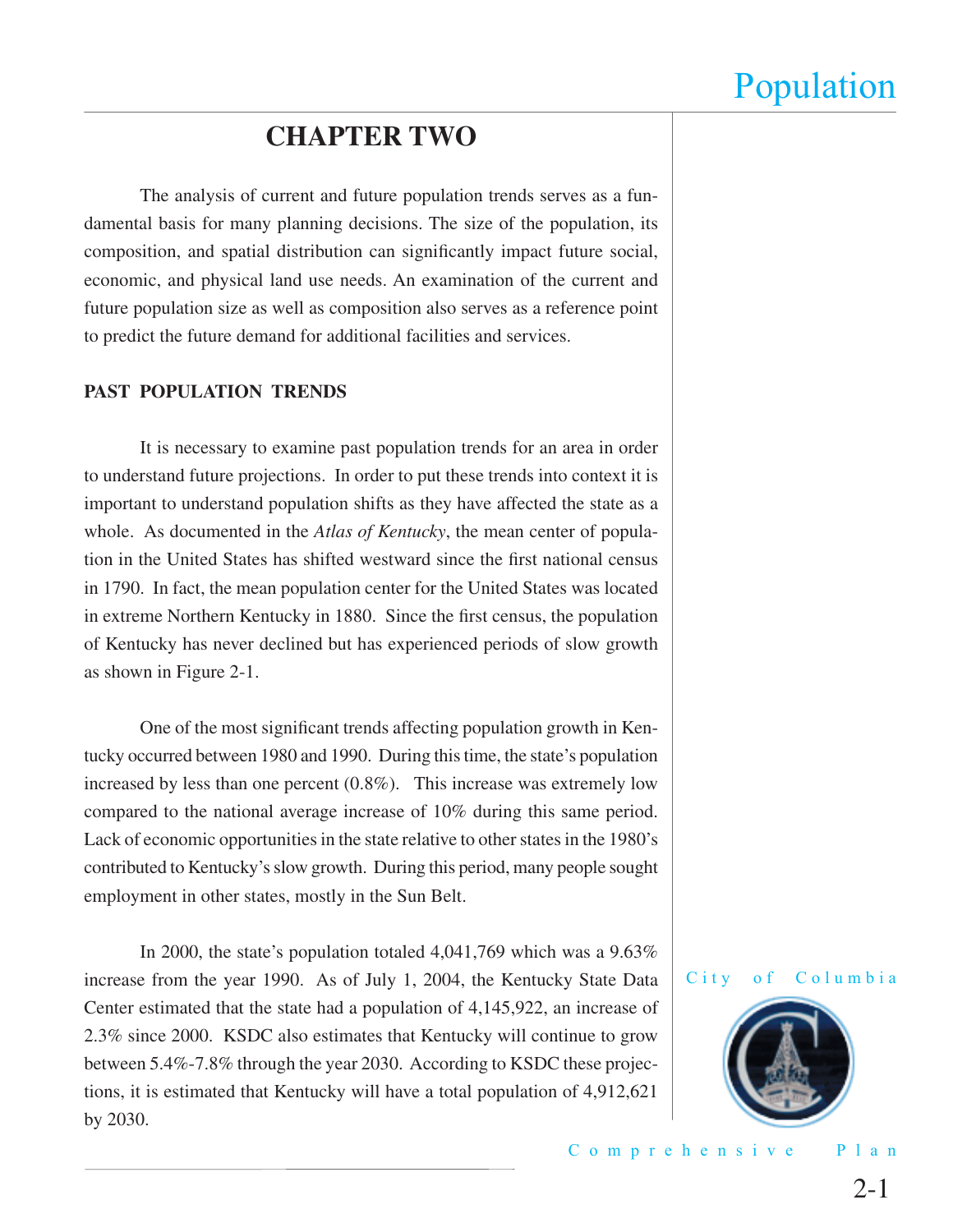

Source: U.S. Census Data and University of Louisville, Population Forecasts (10/17/05) Urban Research Institute, Kentucky State Data Center,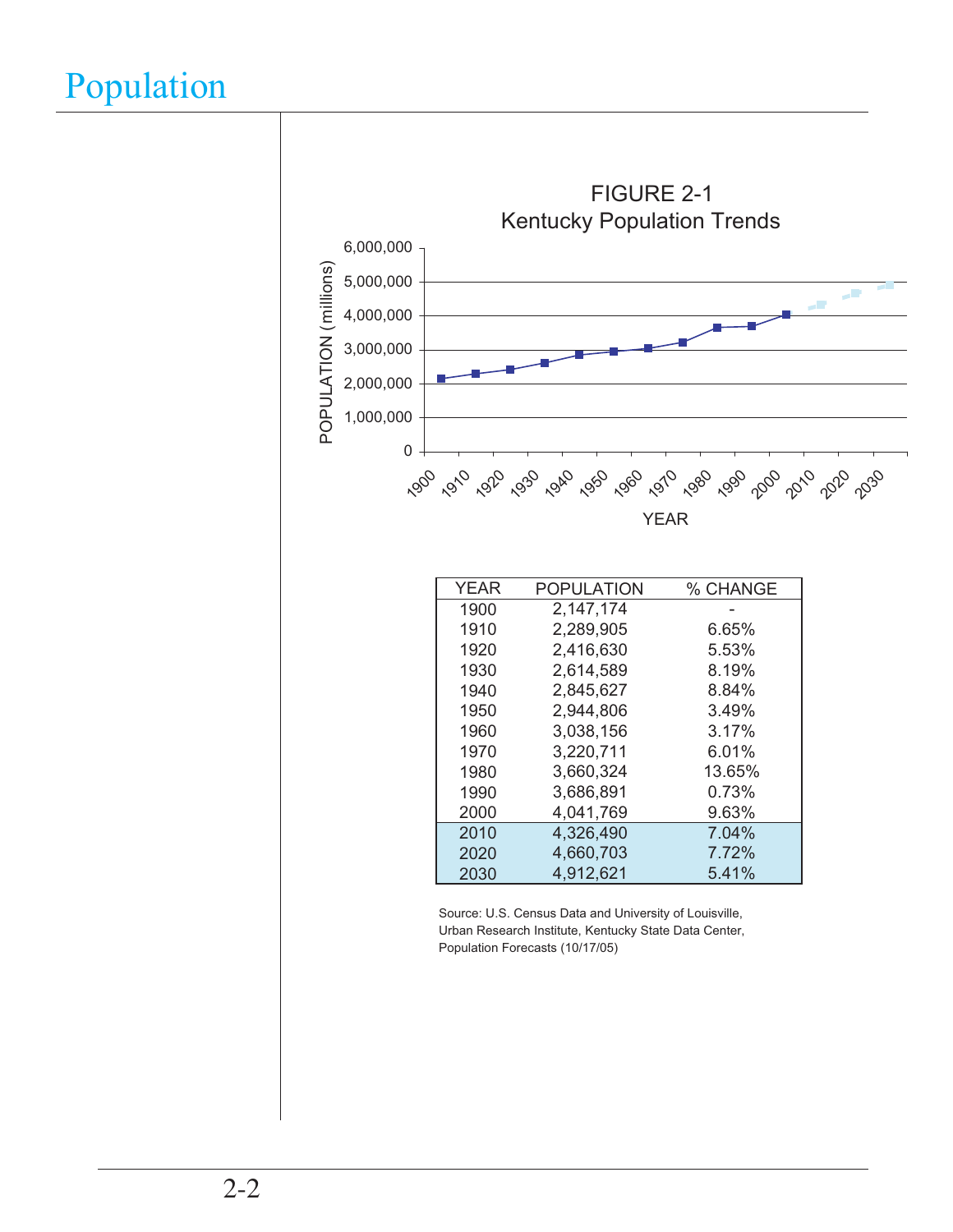Figures 2-2 and 2-3 depict the change in population for Adair County and the City of Columbia. The changes in population in Adair County from the year 1950 projected into the year 2030 are shown in Figure 2-2. From reviewing the chart it can be seen that Adair County has experienced moderate fluctuations in its population. These fluctuations stabilized in 1980 with the population consistently growing since this time. The period of greatest population growth (16.8%) occurred between 1970 and 1980. From 1990 to 2000, the population increased by 1,884 or 12.27% since the year 2000. As of July 1, 2005, the Kentucky State Data Center (KSDC) estimates that the population of Adair County had increased to 17,573 or 1.9%. In 2000 and 2005, Adair County ranked 63rd out of 120 counties in terms of population size.

 Figure 2-3 shows the census population for City of Columbia from the years 1960 to 2000. The chart also depicts moderate growth projections for the city through the year 2030. From reviewing Figure 2-3, it can be seen that the population of Columbia has consistently increased over the past forty years, while the population of Adair County has fluctuated and even lost population during this time. The population trend for the City of Columbia, the county seat, has been steadily increasing at various growth rates. Over the past forty years, the period of most rapid growth occurred from 1960 to 1970 when the city experienced a 43.4% increase in population. From 1990 to 2000, the city experienced a 4.4% increase in population. As of July 1, 2005, the Kentucky State Data Center estimated the population of the city to be 4,174. This is a 4.0% increase from 2000. According to the KSDC estimate, the City of Columbia ranks 83nd out of 421 cities in Kentucky in terms of population size.

#### **FUTURE PROJECTIONS**

 Population projections are derived from statistical analysis that considers both recent and historic population trends. Population forecasts for counties such as Adair are generally accurate while those for cities like Columbia are generally considered less accurate due to the possibility of annexations. Such possibilities could significantly alter the population of an area in a short period of time.



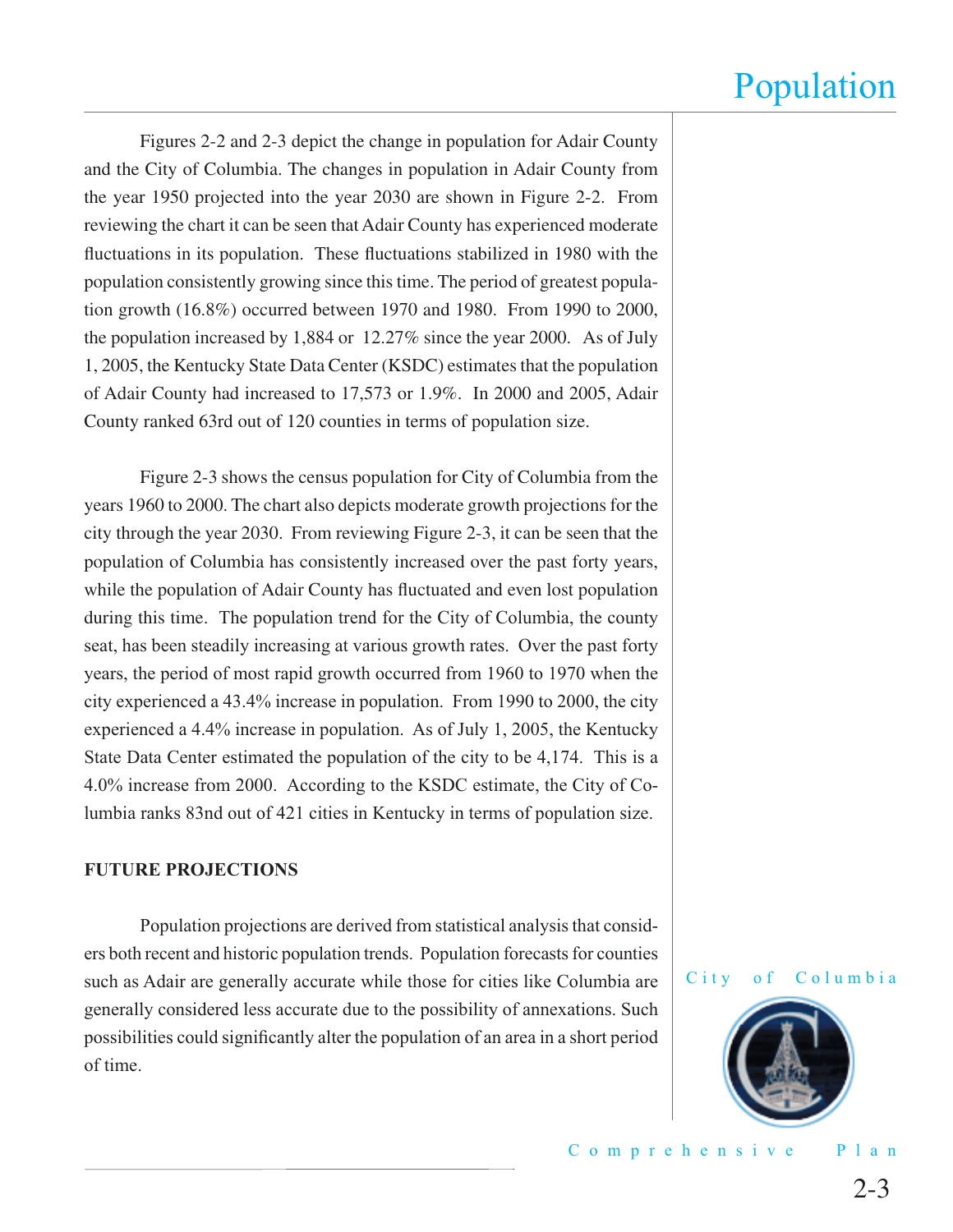

Source: 1950-2000 Census, University of Louisville Urban Research Institute, Kentucky State Data Center, Population Forecasts, Middle Growth Series (October 17, 2005)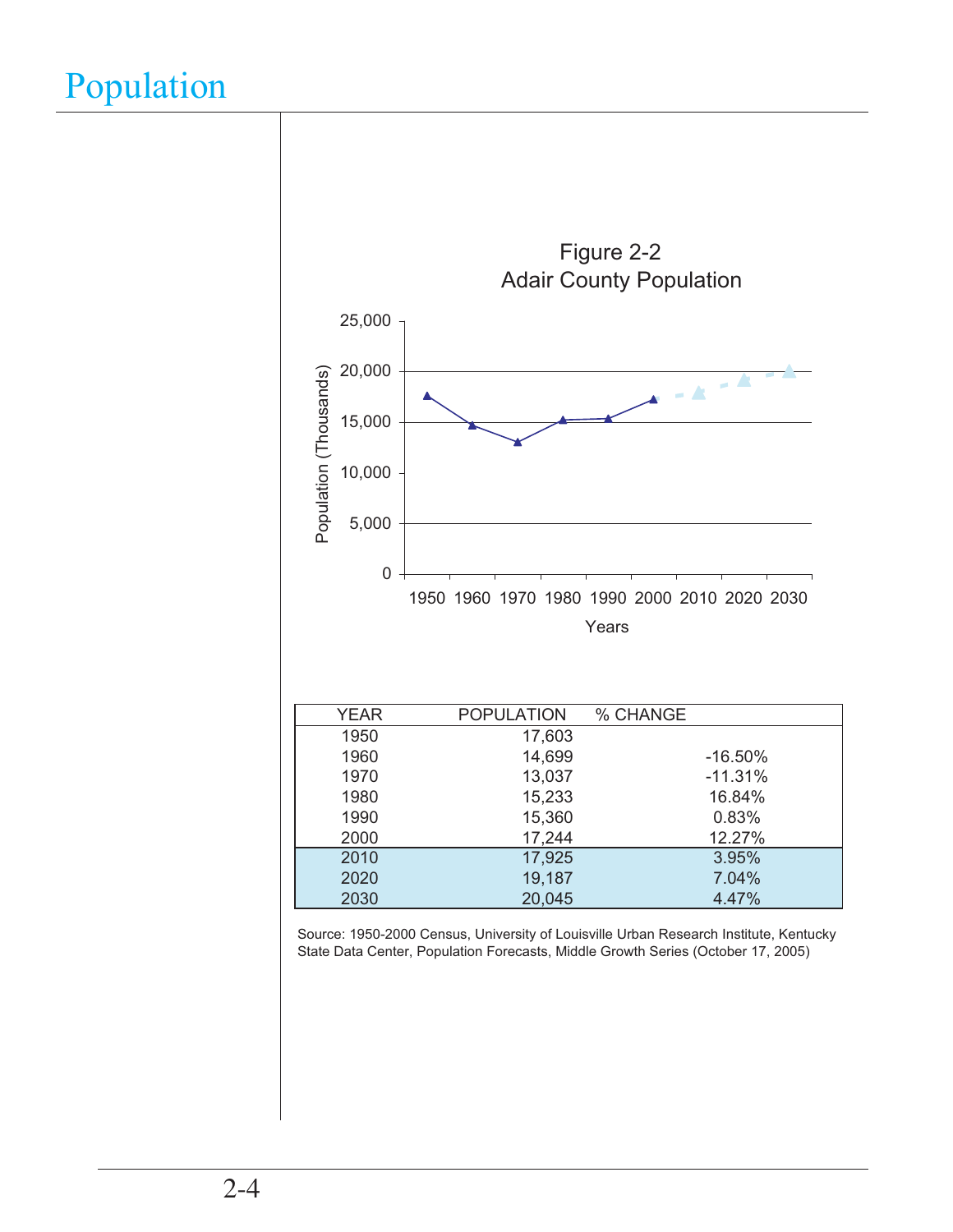

Figure 2-3

| Year | Population | % Change |
|------|------------|----------|
| 1960 | 2,255      |          |
| 1970 | 3,234      | 43.4%    |
| 1980 | 3,710      | 14.7%    |
| 1990 | 3,845      | 3.6%     |
| 2000 | 4,014      | 4.4%     |
| 2010 | 4,481      | 11.6%    |
| 2020 | 4,797      | 7.1%     |
| 2030 | 5,011      | 4.5%     |
|      |            |          |

Source: 1960-2000 Census, University of Louisville, Urban Studies Institute, County Population Forecasts (October 17, 2005)



Comprehensive Plan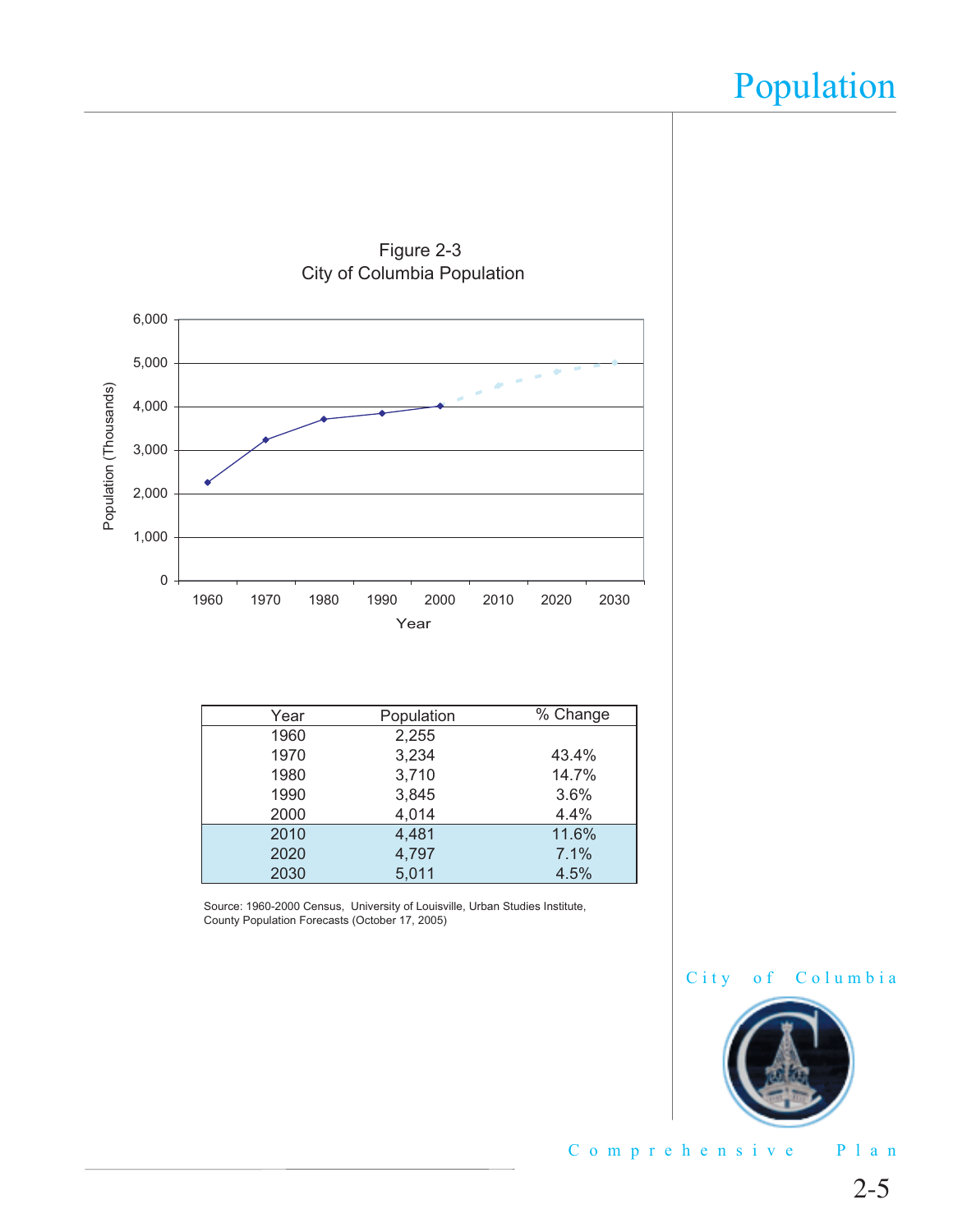Population projections for Adair County are shown on Figure 2-2. These projections are obtained from the University of Louisville Urban Studies Institute which produces projections of Kentucky state and county resident populations by age and sex. The projections used for the development of the comprehensive plan were current as of October 17, 2005 and replace all previous forecasts produced by the Institute. They are the latest official population forecasts since the 2000 U.S. Census and are revised periodically.

 Forecast assumptions for future fertility, survivorship, and migration are derived from the range of cohort rates shown for the components during the 1990-1995 and 1995-2000 periods. For each series there are county migration rates by age and sex. Fertility assumptions, measured by age specific birth rates, were derived for each county. Lower birth rates were used in the low projections, and higher birth rates were used in both the middle and high projections. Projections of future population growth were derived from detailed analysis of county level demographic components of change such as births, deaths, and migration and are based on a cohort-component method. State projections are obtained by summing the county projections. For each county, resident population birth cohorts by sex and five-year age groups through the age of 85 and above are projected forward in five-year age intervals. Age-sex cohorts are aged forward from a beginning age  $(x)$  to and ending age  $(x+5)$  by adjusting for migration and survivorship. Resident live births over the fiveyear period are derived from the projected size of the female population and county-level-age-specific birth rates.

 As can be seen on Figure 2-2, the Kentucky State Data Center projects Adair County's population to moderately increase over the next 30 years at a rate of approximately 5.41% to 7.72% percent for each ten year period from 2000 to 2030. By the year 2030, the Middle Growth series projects the Adair County population to reach 23,113.

It is important to note that Adair County is being influenced by the same population trends as the United States overall as well as much of western civilization which is entering a period of little or no growth. The birth rate is substantially lower than in earlier periods. Although the death rate has declined, more deaths are occurring, as there are more elderly persons in the popula-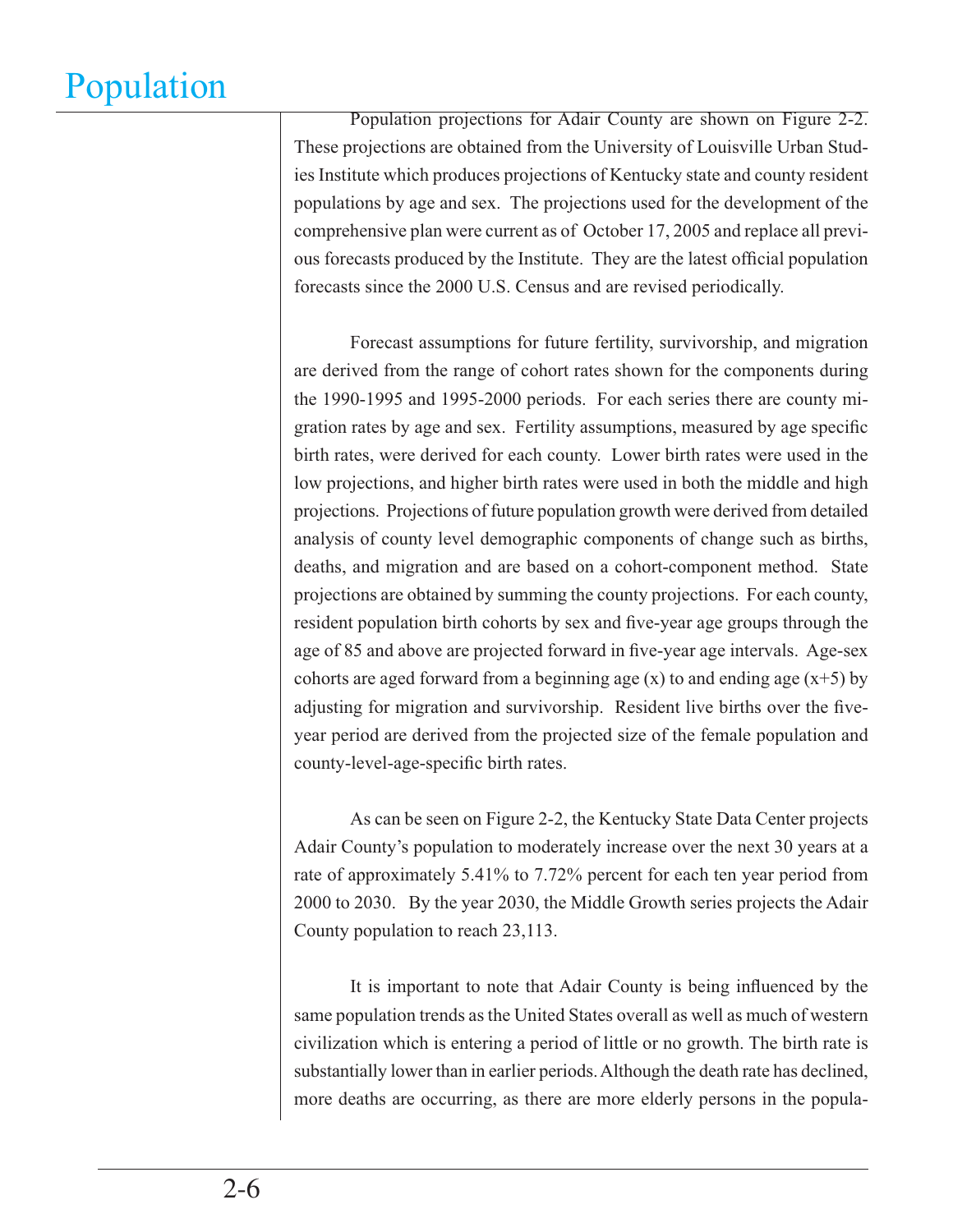tion. In essence, the number of deaths is approaching the number of births. In Kentucky, the rate of natural increase of the population has decreased by 70% since 1960 and is currently below the U.S. rate. Migration is now the key component of growth in the state's population and the determinant of major swings in population growth rates over the last four decades. From 1995 to 2000, Adair County had 1,055 births, 897 deaths and a net migration of 897 or five percent. KSDC estimates that the number of deaths will exceed the number of births in Adair County by the year 2025.

 The Kentucky State Data Center does not issue population projections for cities. City populations can be projected as a proportion of the county population. Figure 2-3 shows population projections for the City of Columbia based on the projections for Adair County. Since 1970, the number of persons within the City of Columbia has consistently accounted for 23% to 25% of the county's population. Due to numerous transportation improvements in the area and city plans to annex additional land, future projections (as shown in Figure 2-3) assume that the city will account for 25% of the county's population in the future. Using this method, the projections suggest that the population of the city will steadily increase at the same rate as the county over the next 20 years. This means that the city's population is projected to reach 4,481 by the year 2010 and 4,797 by the year 2020. By 2030, the population of Columbia is expected to reach 5,011 persons.

#### **RURAL TO URBAN SHIFT**

Prior to the year 2000, the U.S. Census classified a county's population as either "urban", "rural farm" or "rural non-farm" (suburban). These classifi cation's were based upon the location of an individual's home and the amount of income that is earned from agricultural activities. Using this method and 1990 Census information it was estimated that Adair County was 25% Urban, 55% Rural Non-Farm and 20% Rural Farm. Obviously, the City of Columbia was considered to have a 100% urban population. Therefore the majority of the residences for the population of Adair County (with the exception of the City of Columbia) was concentrated in rural areas just beyond city limits.



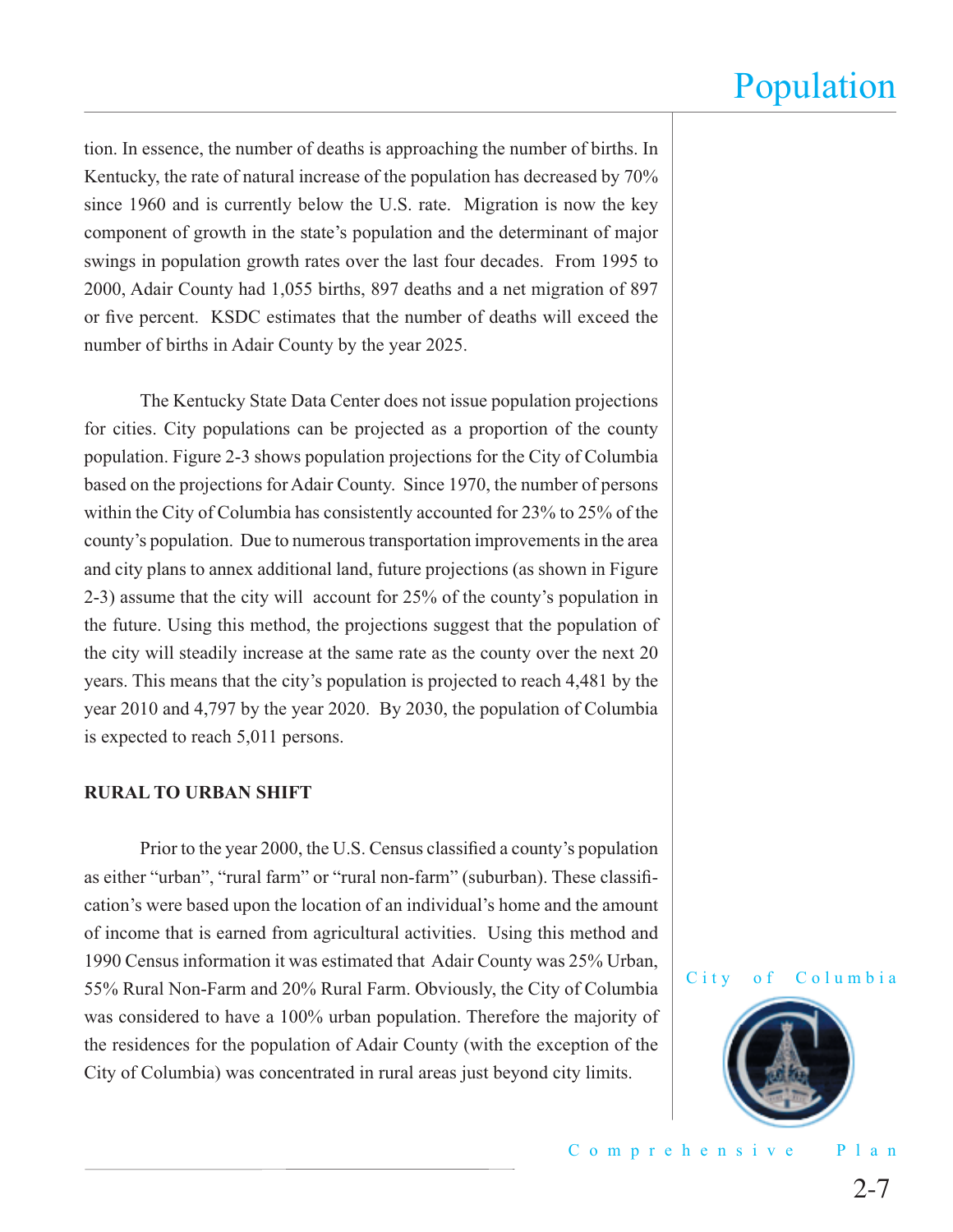In the year 2000, the U.S. Census reduced the number of population distribution classifications to two: "urban" and "rural". Under this classification system, the State of Kentucky was considered to have a population that was 55.7% "urban" and 44.3% "rural". As of 2000, Adair County's population was considered to be 25.4% "urban" and 74.6% "rural", or approximately the same as in 1990.

### **AGE AND SEX CHARACTERISTICS**

 A population pyramid shows the proportion of a population by sex and age group. Age groups are broken into five year increments up to the age of 75. Those 75 and older are typically shown as one group. A population pyramid for a growing population is in the shape of a true pyramid, wide on the bottom and tapering smaller at the top. A large base of young and working aged persons support a smaller number of elderly persons. An inverted pyramid, with fewer younger persons than older persons, indicates that a population is declining.

 Figures 2-4 and 2-5, shown on the next two pages, show the population pyramids for Adair County for the years 2000 and 2030 as developed by the University of Louisville Urban Studies Institute (released July 2004). These figures depict changes in the population composition in Adair County from 2000 to 2030. During this time period, the number of school aged children and elderly persons increase slightly while those in the workforce (35-60) age toward retirement. By the year 2030 the pyramid is becoming more inverted and it is anticipated that the median age of Adair County residents will gradually increase from 36.9 to 42 years of age. At this time it is anticipated that the majority of workers will be nearing retirement age. The pyramid also shows that females account for the majority of elderly persons in the population. This shift may indicate a greater need for empty-nesters or retirement housing over the next 15 years. These trends are also reflected in Figure 2-6 that shows the Adair County population by age group.

 There are slightly more females than males in the population overall. In 2000, Adair County's population distribution was 48.5% male and 51.5% female. In the year 2030, projections show the Adair County population growing to 20,045 people; however, the percentage females to males will slightly increase with 51.7% being female and 48.2% of the population being male.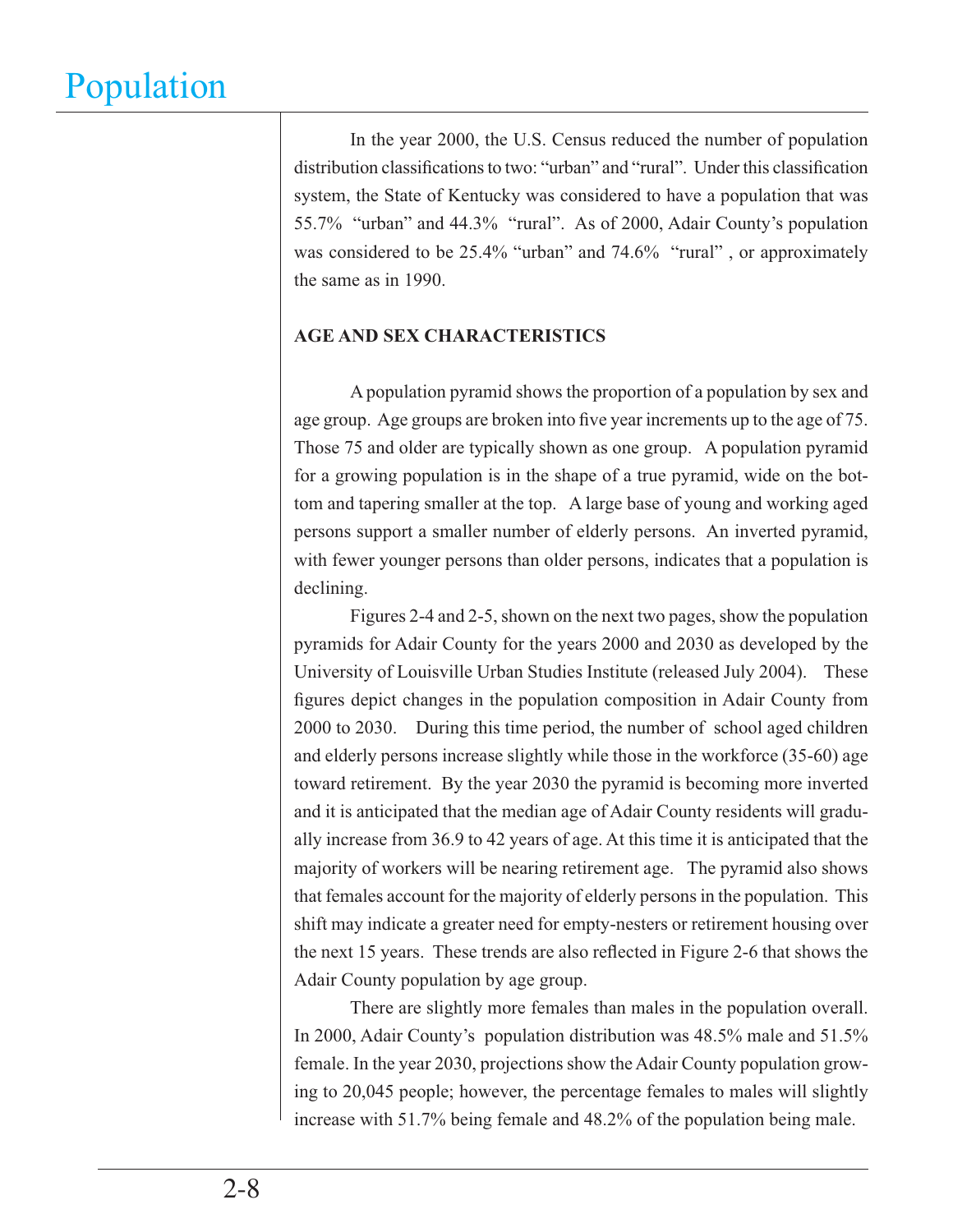

| <b>AGE GROUP</b> | %FEMALE | %MALE | <b>FEMALE</b> | <b>MALE</b> | <b>TOTAL</b> |
|------------------|---------|-------|---------------|-------------|--------------|
| $0 - 4$          | 3.0%    | 3.1%  | 515           | 532         | 1,047        |
| $5-9$            | 3.3%    | 3.2%  | 563           | 546         | 1,109        |
| $10 - 14$        | 3.4%    | 3.4%  | 584           | 580         | 1,164        |
| $15 - 19$        | 3.8%    | 4.1%  | 660           | 701         | 1,361        |
| $20 - 24$        | 3.5%    | 3.5%  | 612           | 611         | 1,223        |
| 25-29            | 3.1%    | 3.3%  | 541           | 574         | 1,115        |
| 30-34            | 3.4%    | 3.2%  | 581           | 544         | 1,125        |
| 35-39            | 3.8%    | 3.6%  | 658           | 624         | 1,282        |
| 40-44            | 3.7%    | 3.6%  | 642           | 620         | 1,262        |
| 45-49            | 3.3%    | 3.3%  | 566           | 572         | 1,138        |
| 50-54            | 3.3%    | 3.2%  | 569           | 560         | 1,129        |
| 55-59            | 2.6%    | 2.6%  | 448           | 445         | 893          |
| 60-64            | 2.7%    | 2.4%  | 471           | 412         | 883          |
| 65-69            | 2.4%    | 1.9%  | 406           | 327         | 733          |
| 70-74            | 2.0%    | 1.7%  | 338           | 289         | 627          |
| $75+$            | 4.3%    | 2.4%  | 735           | 418         | 1,153        |
| <b>TOTALS</b>    | 51.5%   | 48.5% | 8,889         | 8,355       | 17,244       |





Comprehensive Plan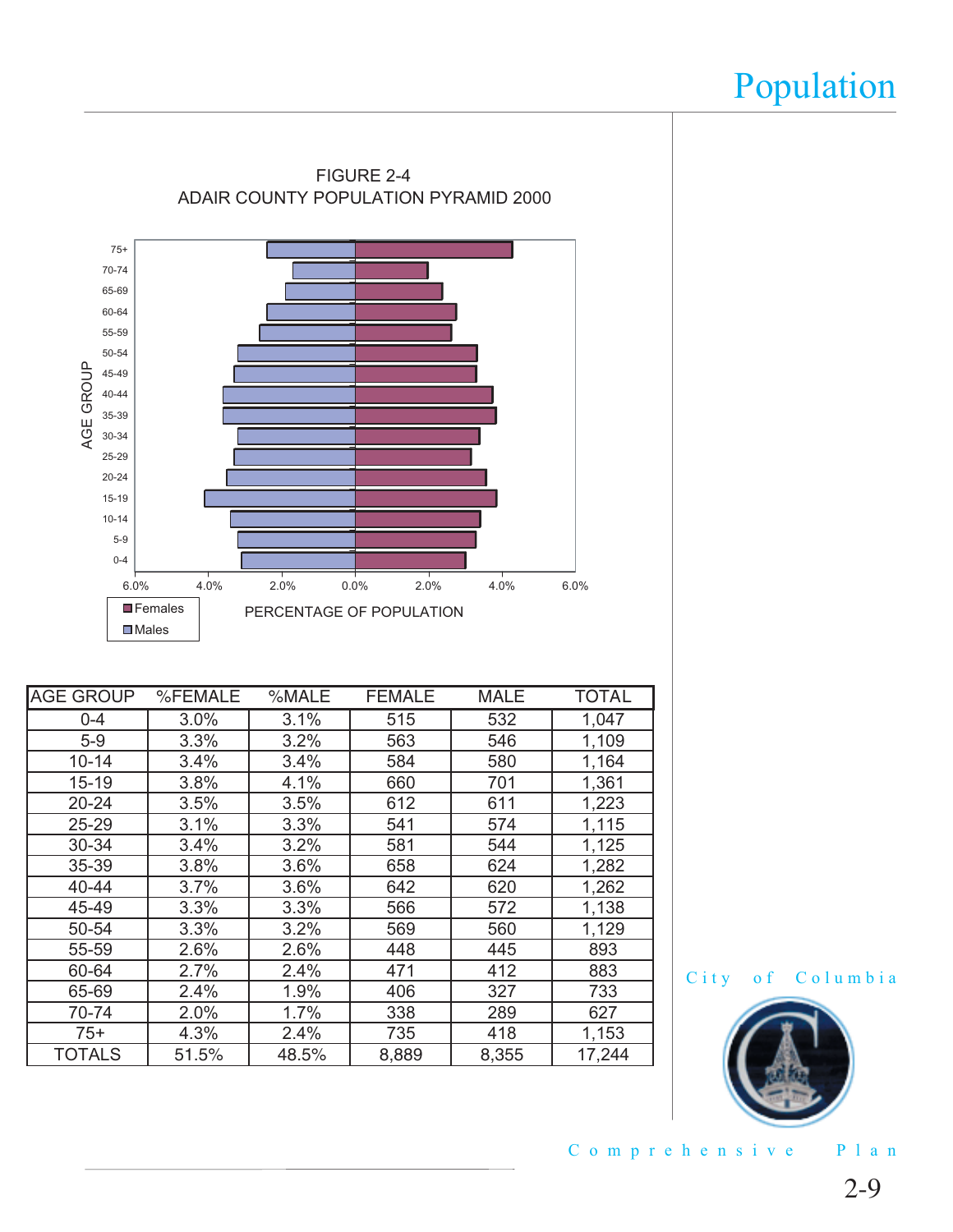

| <b>AGE GROUP</b> | %FEMALE | % MALE | <b>FEMALE</b> | <b>MALE</b> | <b>TOTAL</b> |
|------------------|---------|--------|---------------|-------------|--------------|
| $0 - 4$          | 2.7%    | 2.8%   | 542           | 564         | 1,106        |
| $5-9$            | 2.8%    | 2.9%   | 555           | 576         | 1,131        |
| $10 - 14$        | 2.8%    | 3.0%   | 570           | 592         | 1,162        |
| $15 - 19$        | 3.4%    | 3.5%   | 682           | 708         | 1,390        |
| 20-24            | 3.0%    | 3.1%   | 607           | 626         | 1,233        |
| 25-29            | 2.9%    | 3.0%   | 575           | 592         | 1,167        |
| 30-34            | 2.8%    | 2.9%   | 566           | 580         | 1,146        |
| 35-39            | 3.0%    | 2.9%   | 605           | 579         | 1,184        |
| 40-44            | 3.2%    | 3.1%   | 641           | 625         | 1,266        |
| 45-49            | 3.2%    | 3.3%   | 650           | 670         | 1,320        |
| 50-54            | 3.4%    | 3.2%   | 673           | 643         | 1,316        |
| 55-59            | 3.0%    | 3.0%   | 610           | 611         | 1,221        |
| 60-64            | 3.2%    | 2.7%   | 637           | 549         | 1,186        |
| 65-69            | 3.4%    | 2.8%   | 684           | 570         | 1,254        |
| 70-74            | 3.1%    | 2.4%   | 612           | 482         | 1,094        |
| $75+$            | 5.8%    | 3.6%   | 1,157         | 712         | 1,869        |
| <b>TOTALS</b>    | 51.7%   | 48.3%  | 10,366        | 9,679       | 20,045       |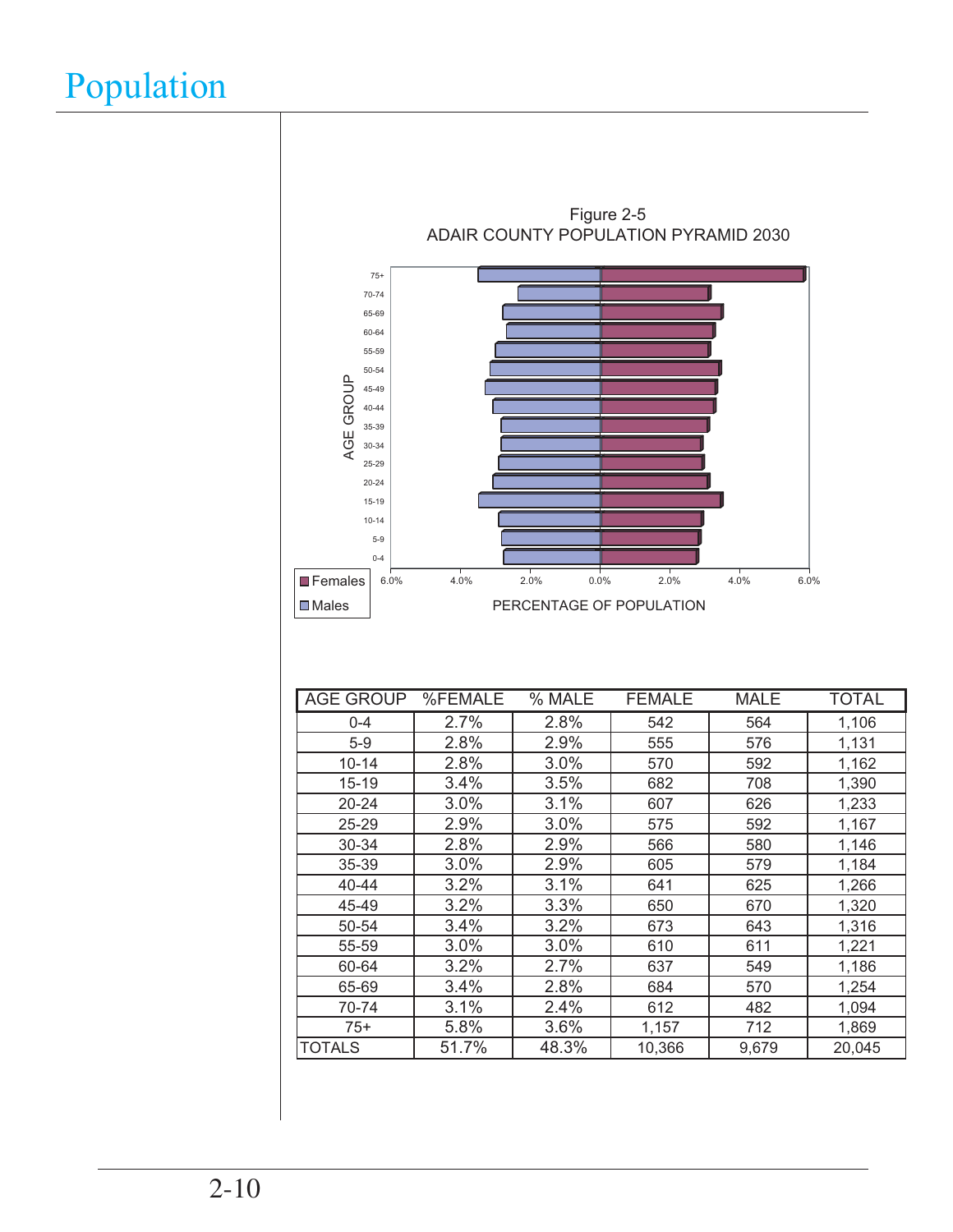

Source: University of Louisville, Urban Studies Institute, Projections of Total Resident Populations by Age and Sex and Components of Change (July 2004)





Comprehensive Plan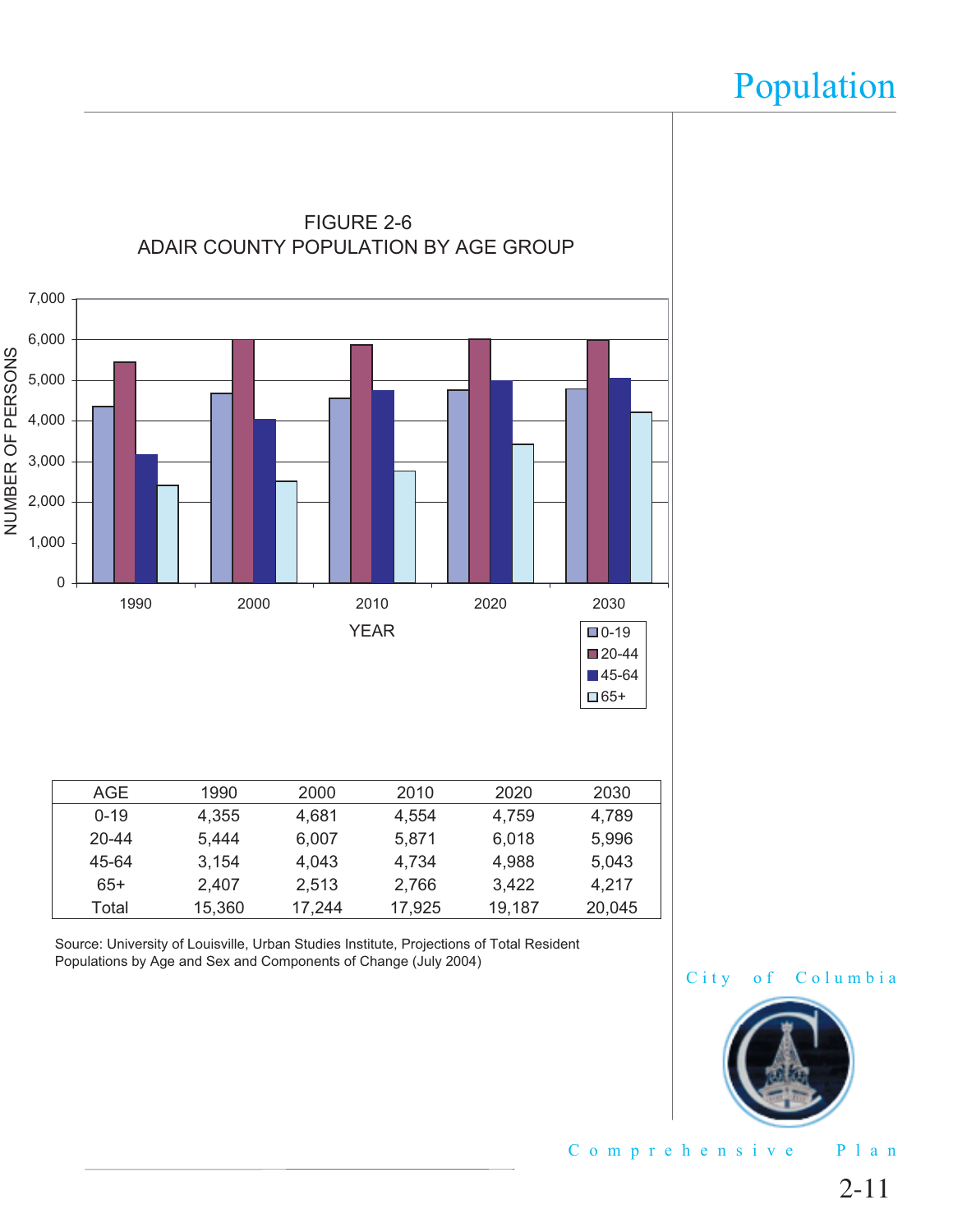### **RACIAL CHARACTERISTICS**

 Although the population has grown over the past ten years, Adair County and the City of Columbia continue to have a relatively homogeneous racial composition with the majority of the population defined as "White" as shown in Figure 2-7 In 2000, Adair County had a total population of 17,244 with 17,113 persons (99.2%) considering themselves as one race with 131 (0.8%) considering themselves as two or more races. Of the persons considering themselves as one race, 16,555 (96%) of the total population were White. Black or African American persons accounted for 2.6% of the population. A very small percentage of the population (0.2%) was categorized as American Indian and Alaska Native, .3% were Asian, and less than 1% were considered to be Native Hawaiian and Other Pacific Islander. The number of persons categorized as "some other race" was 32 or 0.2%. Persons considering themselves Hispanic accounted for .8% of Adair County's Population.

 In 2000, the City of Columbia had a total population of 4,014 with 3,996 (98.8%) considering themselves to be one race and 48 persons (1.2%) considering themselves as two or more races. Of the persons considering themselves one race, 3,628 of the total population were White. Persons considering themselves Black or African American accounted for 7.4% of the city's population. Of the remaining population, .2% were American Indians and Alaska Natives and .6% Asian. Less than one percent was Native Hawaiian or Other Pacific Islander. The number of persons categorized as "some other race" was .2%. Persons considering themselves to be Hispanic comprised 1% of city residents.

 Minority populations are expected to increase as a percentage of the United States population overall. As a higher level of migration into Adair County is anticipated, it can be expected that minority populations in Adair County and the City of Columbia will continue to increase somewhat in the future.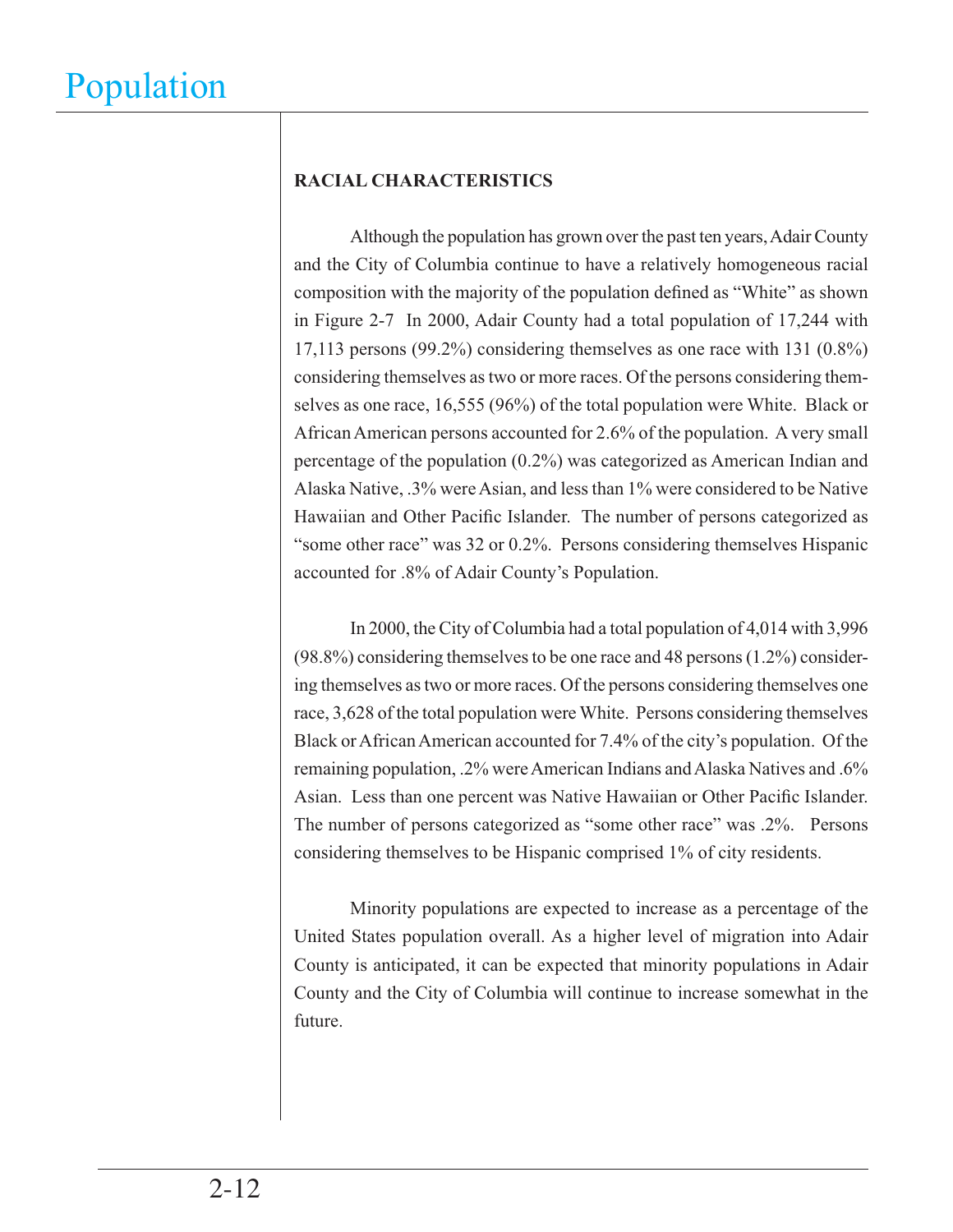

Other 32 0.2% 8 0.2%

Total 17,113 | 3,966

City of Columbia



Comprehensive Plan

Source: 2000 U.S. Census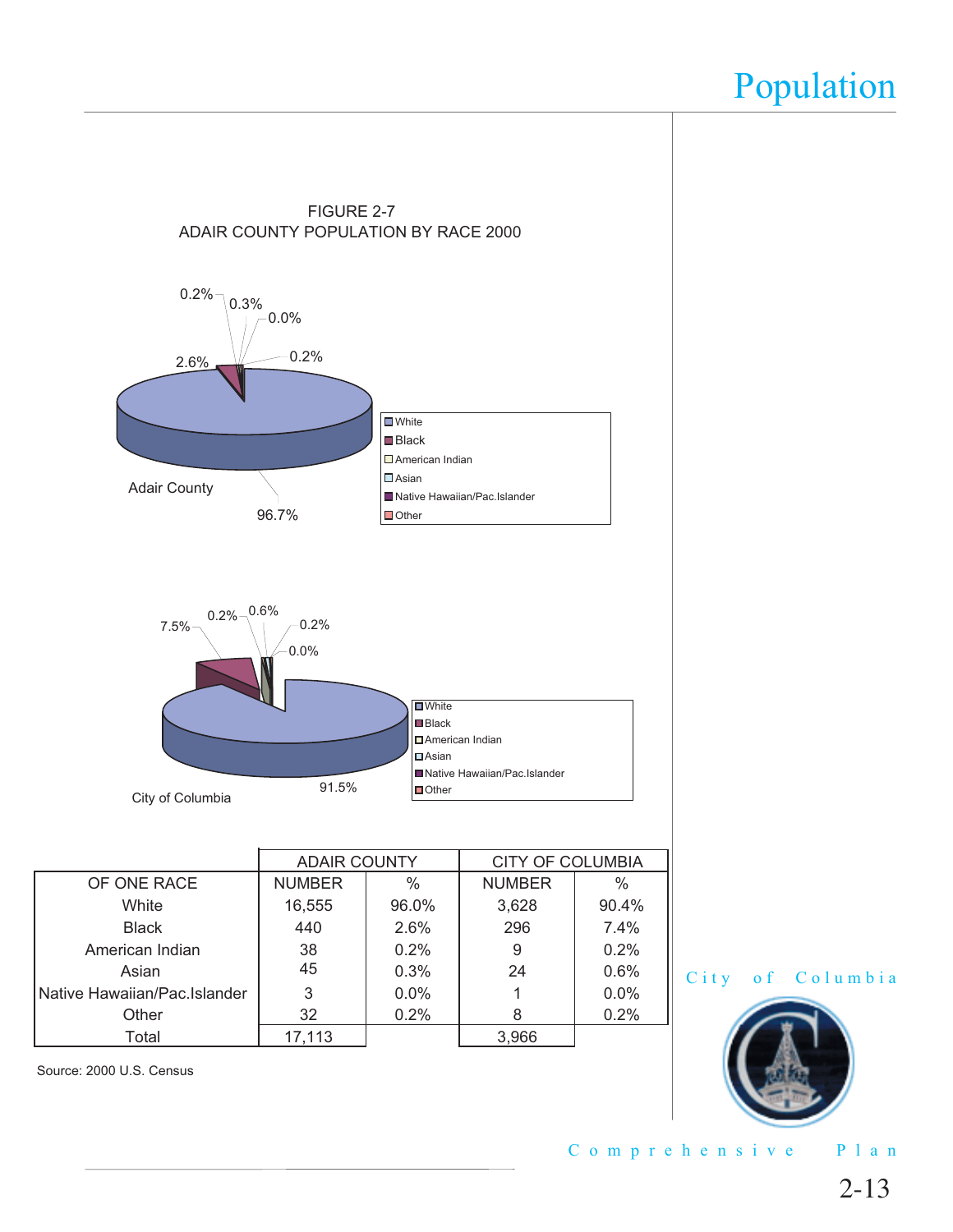### **HOUSEHOLDS AND FAMILY**

 The basic reporting unit, in terms of demographic data is the household. The household is also the most prevalent living arrangement in American Society. A household can either be classified as a family household or non-family household. A family household is comprised of two persons or more who are related by blood, legal adoption or marriage.

 In 1980, Kentucky had 2.82 persons per household. However, by 1990 the number of persons per household had declined to 2.60. The number of persons per household in Adair County also declined during this same period. The number of persons per household in the county in 1980 was 2.76. This number decreased to 2.57 persons per household by 1990.

 In 2000, there were 2.59 persons per household in the United States with slightly less persons per household  $(2.47)$  for the state of Kentucky. While Adair County was close to the state average of number of persons per household at 2.44, the number of persons per household was significantly lower in the City of Columbia at 2.12.

 Adair County and the City of Columbia are experiencing the same trend as Kentucky and the United States overall as household sizes continue to shrink. However, the Kentucky State Data Center has projected that the number of persons per household in Adair County will be 2.37 in the year 2015 and remain the same through the year 2030.

### **EDUCATIONAL LEVEL**

 The educational level of an area's population must be considered when analyzing the ability of those in the local workforce to obtain and sustain meaningful and well-paying employment in the future. In today's economy the fastest growing professional occupations require at least a bachelor's degree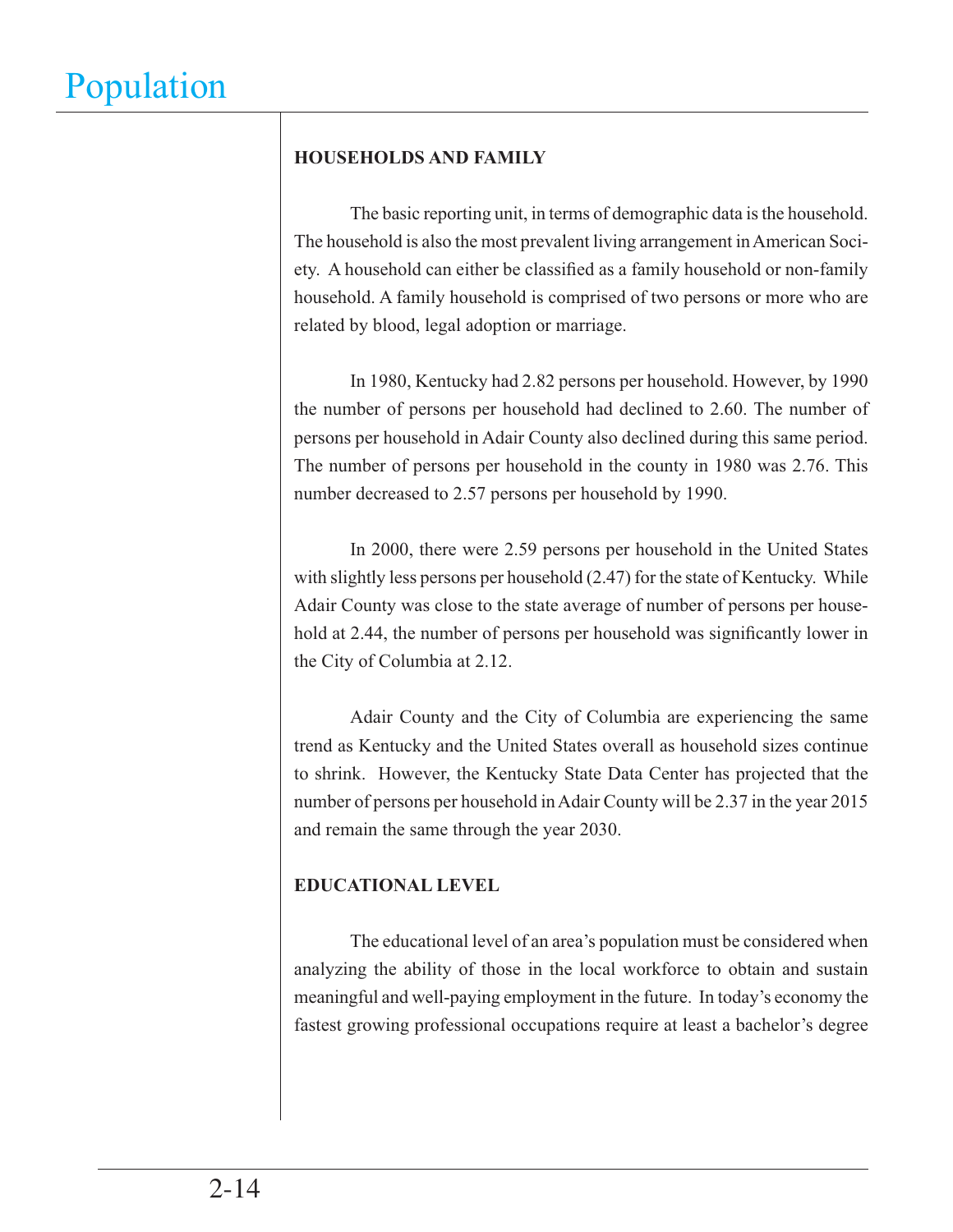and are concentrated heavily on professional specialty groups or technology oriented. The following table compares the educational level of the U.S., Kentucky, Adair County and City of Columbia residents.

|                     | <b>TABLE 2-1</b>                                |          |
|---------------------|-------------------------------------------------|----------|
| Location            | % High School Graduates % of 25+ with Bachelors |          |
|                     | or Above                                        | or Above |
| <b>USA</b>          | 80.4%                                           | 24.4%    |
| Kentucky            | 74.1%                                           | $17.1\%$ |
| <b>Adair County</b> | $60.1\%$                                        | $10.9\%$ |
| Columbia            | 65.4%                                           | $16.4\%$ |

 In 2000, 80.4% of persons 25 and older in the U.S. were high school graduates or above with 24.4% having a Bachelor's Degree or higher. These numbers were slightly lower for Kentucky and moderately lower for Adair County and the City of Columbia.

#### **SUMMARY**

The following statements summarize the findings of the population chapter:

1. Adair County's population growth is anticipated to continue through the year 2020 when it is estimated that approximately 19,187 people will live in Adair County. This is a 11.26% increase from the 2000 U.S. Census. By the year 2030, it is estimated that over 20,000 people will be residents of the county.

2. The City of Columbia will continue to experience moderate growth into the year 2020 when it is estimated that the population will be 4,797 a 19.5% increase from 2000. By the year 2030, it is estimated that the population of Columbia will exceed 5,000.